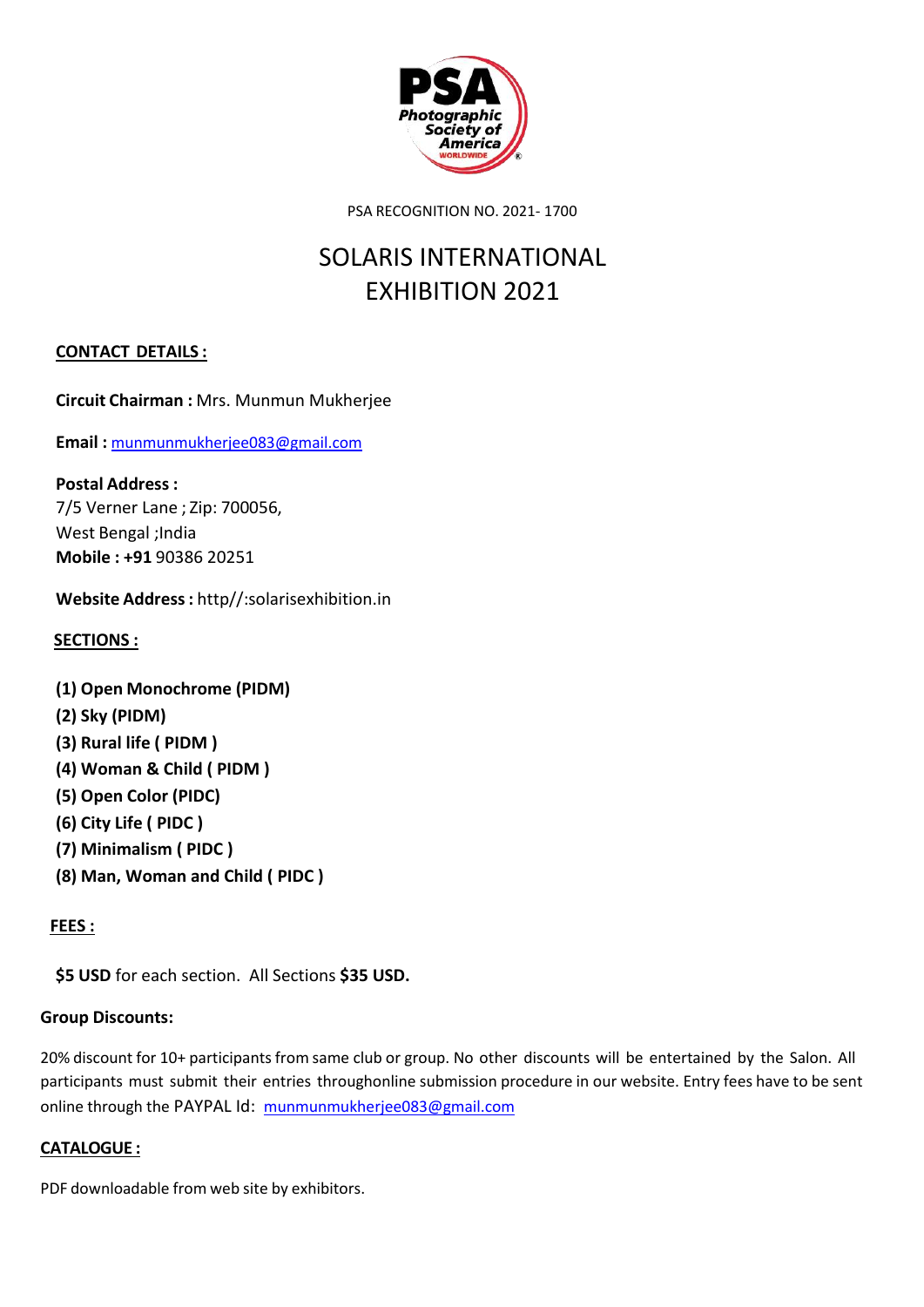#### **CIRCUIT CALENDAR :**

| <b>Closing Date</b>              | 29TH DECEMBER, 2021 |
|----------------------------------|---------------------|
| All judging completed by         | 19TH JANUARY, 2022  |
| <b>Notifications sent by</b>     | 2nd FEBRUARY, 2022  |
| Awards mailed by                 | 5TH APRIL, 2022     |
| <b>EDAS Report by</b>            | 22ND FEBRUARY, 2021 |
| <b>On-Line Gallery posted by</b> | 5TH APRIL, 2022     |
| Catalogs posted by               | 5TH APRIL, 2022     |

## **JURY PANEL :**

| <b>Section Name</b>    | <b>Division Name</b> | <b>Jury Name</b>     | <b>Jury Name</b>      | <b>Jury Name</b>    |
|------------------------|----------------------|----------------------|-----------------------|---------------------|
| <b>Open Monochrome</b> | <b>PIDM</b>          | <b>Sharmali Das</b>  | Poulomi Saha          | Snigdha Kar         |
| <b>Sky</b>             | <b>PIDM</b>          | <b>Sharmali Das</b>  | Poulomi Saha          | Snigdha Kar         |
| <b>Rural life</b>      | <b>PIDM</b>          | <b>Anitha Mysore</b> | <b>Mousumi Phukan</b> | Saswati Chakraborty |
| Woman & Child          | <b>PIDM</b>          | <b>Anitha Mysore</b> | <b>Mousumi Phukan</b> | Saswati Chakraborty |
| <b>Open Color</b>      | <b>PIDC</b>          | <b>Anitha Mysore</b> | <b>Mousumi Phukan</b> | Saswati Chakraborty |
| <b>City Life</b>       | <b>PIDC</b>          | <b>Anitha Mysore</b> | <b>Mousumi Phukan</b> | Saswati Chakraborty |
| <b>Minimalism</b>      | <b>PIDC</b>          | <b>Sharmali Das</b>  | Poulomi Saha          | Snigdha Kar         |
| Man, Woman and Child   | <b>PIDC</b>          | <b>Sharmali Das</b>  | Poulomi Saha          | Snigdha Kar         |

#### **AWARDS FOR EACH SALON:**

**1 PSA GOLD 3 CLUB GOLD 6 E-CM 6 HONOURABLE MENTION 1 CHAIRMAN CHOICE**

#### **GENERAL CONDITIONS :**

#### **Image and Entry Requirements :**

This exhibition is open to anyone; however, an entry may be rejected when the Sponsor or the Exhibition Organizers, in their reasonable discretion, believes the entry does not conform to exhibition rules and theseConditions of Entry. Membership in any photographic organization is not required.

#### **Sanctions** :

Entries will not be accepted from any entrant who is currently sanctioned by PSA.

#### **PSA Star Ratings :**

To receive proper Star ratings credit from PSA, entrants must provide their names and country exactly the same in each exhibition. Aliases are not permitted. Please contact PSA in the event of name changes or relocating to another country

## **Image Creation :**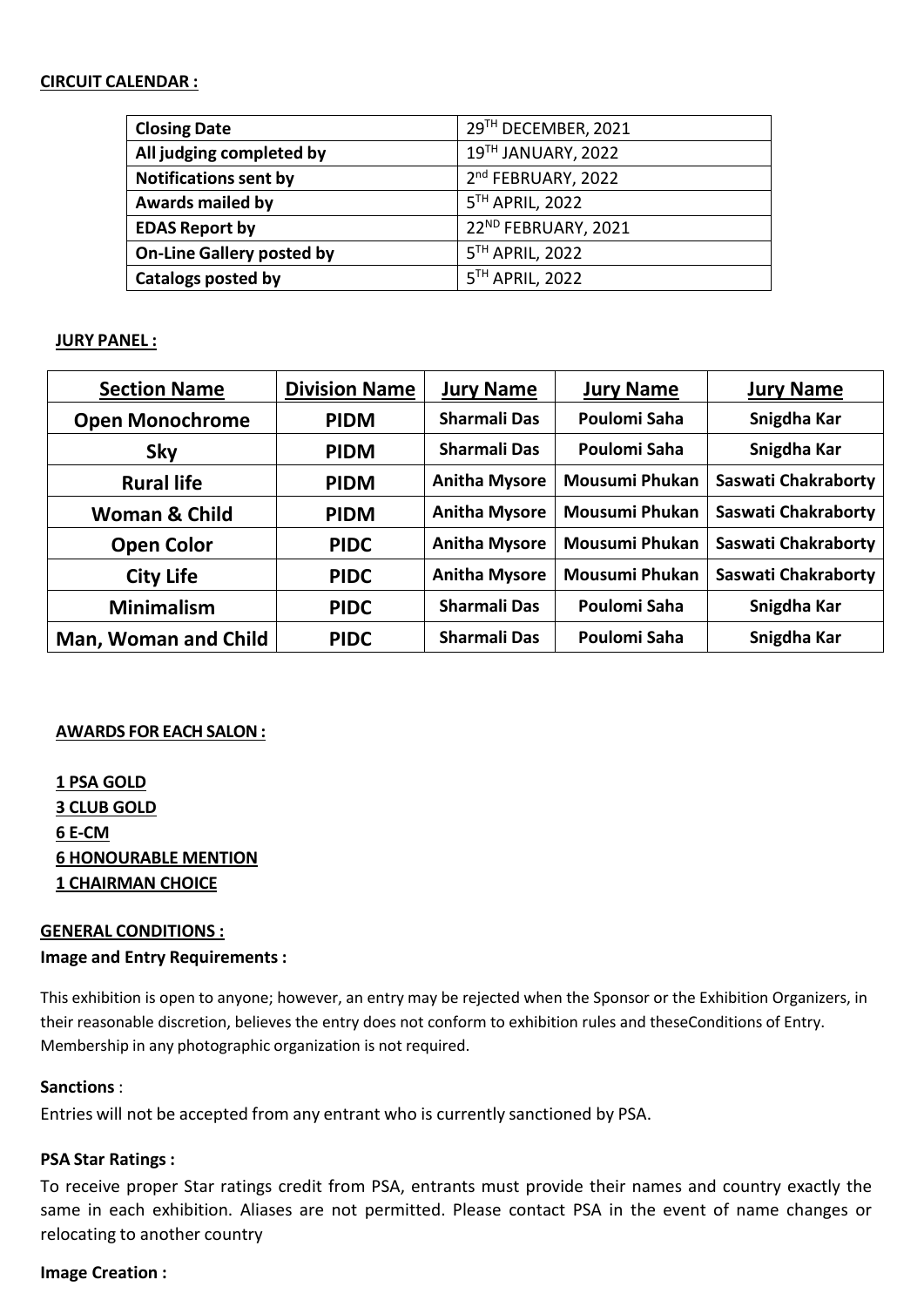Entries must originate as photographs (image-captures of objects via light sensitivity) made by the entranton photographic emulsion or acquired digitally.

## **Certification** :

By virtue of submitting an image, the entrant certifies the work as his or her own (.Images may not incorporate elements produced by anyone else (for example: clip art, images or art by others downloaded from the Internet). Aliases are not allowed. The entrant permits the sponsors to reproduce all or part of the entered material free of charge for publication and/or display in media related to the exhibition. This may include low resolution posting on a website. Note: Entrants who indicate that their images may not be reproduced or used "will not be eligible for awards" or inclusion in audio-visuals of the exhibition "and could be subject to disqualification" by the exhibition sponsors. The exhibition assumes no liability of any misuse of copyright.

## **Alteration and Computer Generation :**

Subject to Divisional restrictions (particularly Nature, Photo Travel, and Photojournalism) images may be altered, either electronically or otherwise, by the maker. Adjustments to enhance images or creatively modify images are allowed providing the underlying photograph is retained in a way that is obvious to the viewer. Images may not be constructed entirely with a computer, and must be the sole work of the author.

## **Re-use of accepted images** :

Once an image has been accepted in a PSA Recognized exhibition, any identical image, or near identical image, may not, in future, be entered or re-entered in any section of the same Division Star Ratings class in that exhibition regardless of media, format, or title; may not be re-titled for entry into any other PSA Recognized exhibition, including translation into another language.

**Entry** : An Entry consists of, up to and including, four (4) images entered by a single Entrant into the same Section. An entrant may only enter a specific Section once.

## **Titles** :

Each image must have a unique title. That unique title must be used for entry of that image or of an Identical Image into any and all PSA-Recognized exhibitions. Titles must be 35 characters or fewer. No titles may be visible to the judges, and nothing in the image may identify the maker. Titles must not include file extensions such as .jpg or .jpeg (or any other camera capture filenames), or words such as "untitled" or "no title". Titles may not consist solely of numbers.

## **Color and Monochrome :**

Color and Monochrome images from the same capture that share substantial pictorial content in common will be considered the same image and must be given the same title.

However, PSA members working on Galaxy and Diamond Star Ratings are allowed to continue using different titles of monochrome versions and color versions of the same capture that have already been accepted until the required number of acceptances for those titles has been completed.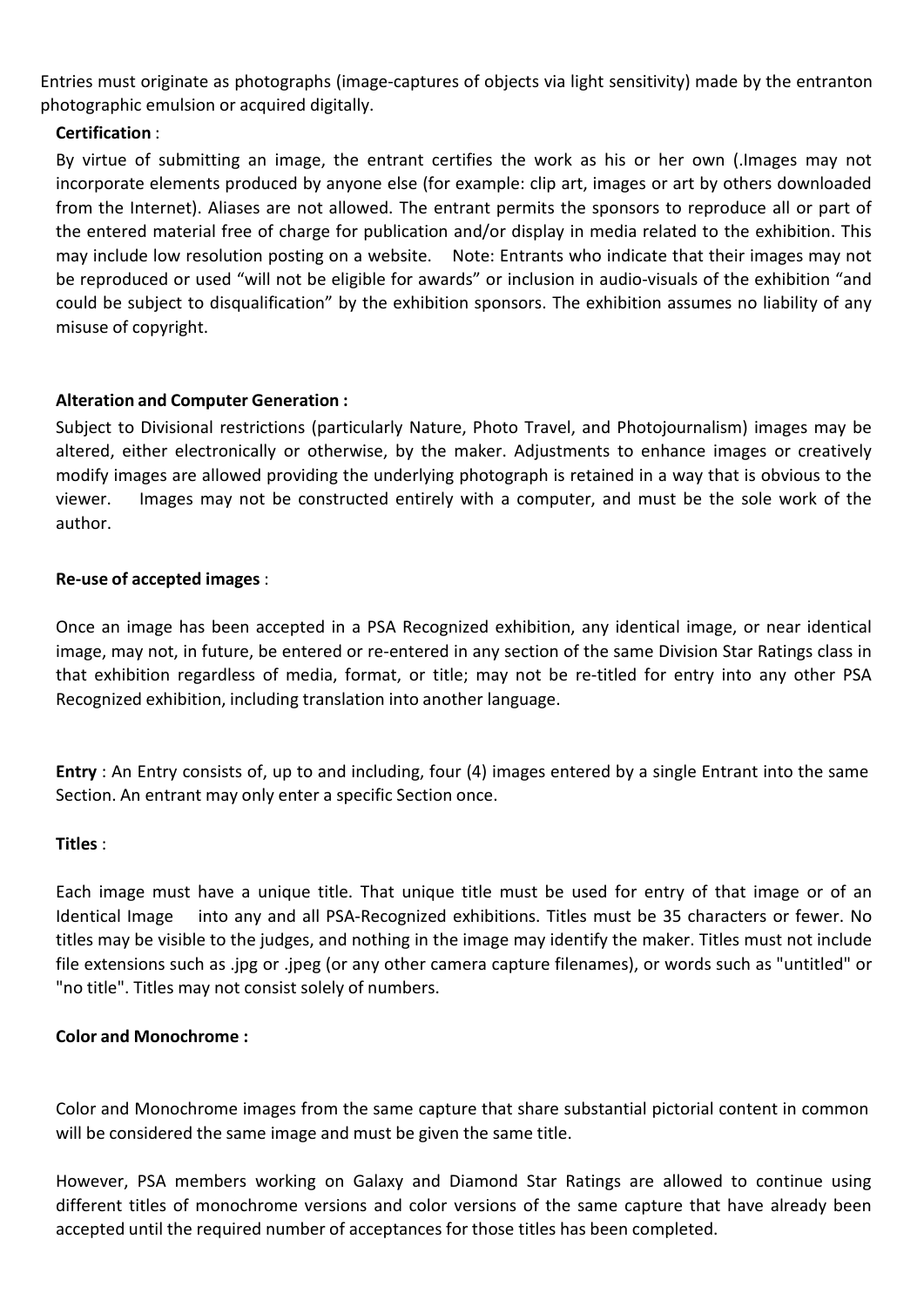## **JUDGING METHOD :**

- 1. Judging will be remote on-line.
- 2. The equipment or computer used bythe individual judge should have minimum 1920x1080 px resolution.
- 3. We are assuring that all judges will be using equipment capable of displaying images at 100%.
- 4. **Target range :** The target range for acceptances are within 29%-35%.

#### **IMAGE SPECIFICATIONS :**

Required dimension of images in horizontal side must be within **1920 pixels**.

Required dimension of images in vertical side must be within **1080 pixels.**

The image file must be in **JPEG** format.

Please submitimages with **300 dpi** resolution & colour space sRGB File size of the Image should notexceed **2MB**.

While filling up the entry form, Please give full titles as you want them to be printed in the catalogue.

## **ORGANISATION:**

The Exhibition will be conducted in accordance with the rules of the PSA.

An entrant's images will not be presented to the judges consecutively .An entrant's four images willbe distributed throughout four rounds of judging in that section. Distribution of images will be in the same round order as submitted by the entrant.

An image may be entered in only one section where acceptances of that image in multiple sectionswould be eligible for the same star path.

## **DATA PROTECTION :**

By entering this exhibition, you are explicitly consenting to the personal details you have supplied, including email addresses, being held, processed and used by the exhibition organizers for purposes associated with this exhibition. You also explicitly consent to such information being sent to organizations that have accorded official recognition, patronage or accreditation to this exhibition. You acknowledge and accept that entering this exhibition means that the status and results of your entry may be made public.

#### **PSA RULES :**

## **Breaches of Rules :**

If, at any time, it is determined in the reasonable discretion of the exhibition organizer or the judges before, during, or after the judging of an exhibition that an entrant has submitted entries where one ormore images may fail to comply with these Conditions of Entry, including the stated definitions, the exhibition organizers reserve the right to delete the entry from the exhibition and void any or all acceptances or awards in connection with the exhibition. Fees may be forfeited or refunded in these circumstances. The entrant acknowledges that the decision of the exhibition organizers or the judges isfinal.

In order to ensure that images comply with the Conditions of Entry and definitions, the exhibition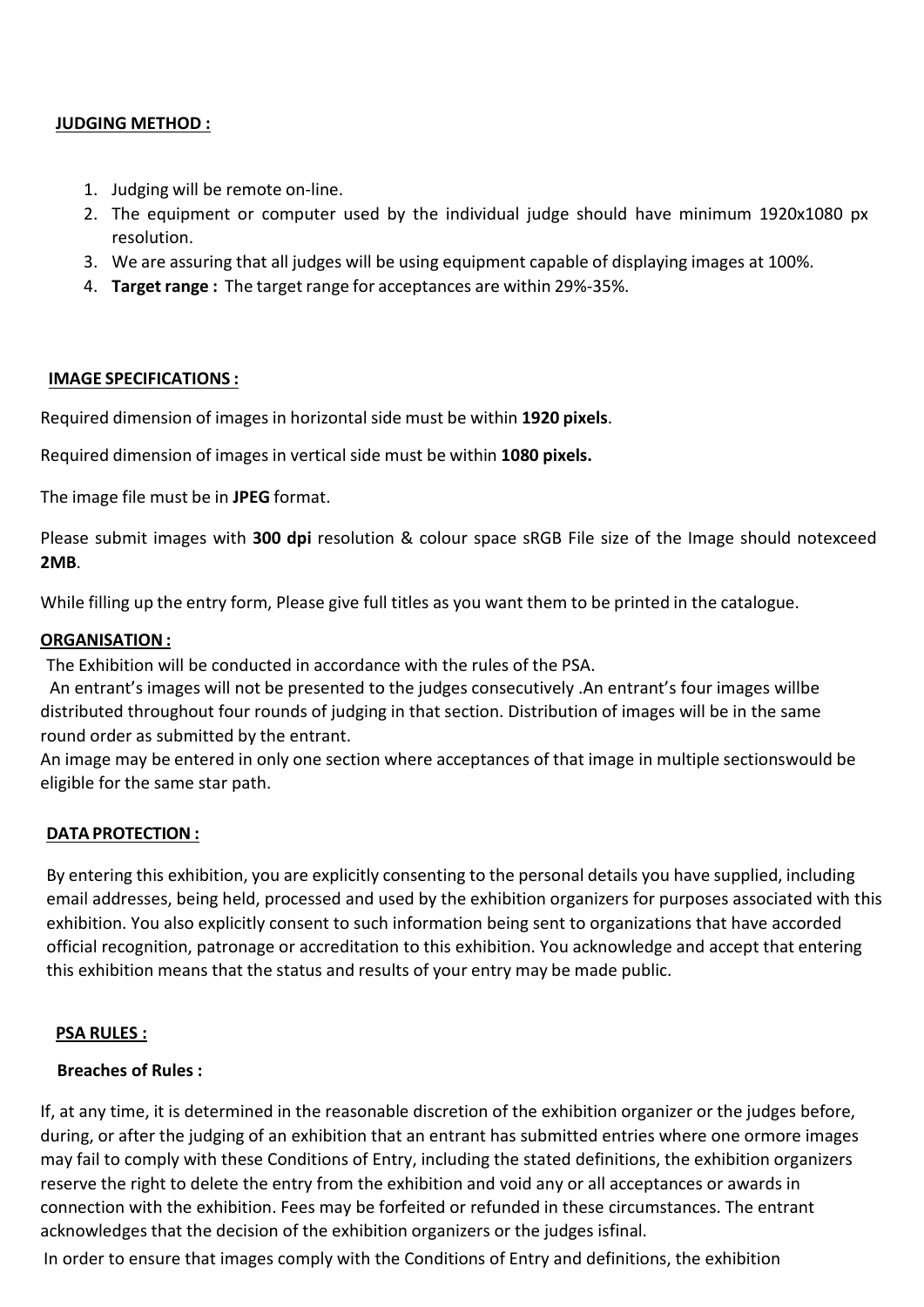organizers may carry out reasonable measures to verify that:

- a) the images are the original work of the entrant and
- b) the images comply with the rules and definitions as set out in these Conditions of Entry.

These steps include, but are not limited to, questioning any entrant, requiring the submission of RAW files or other digital files representing the original capture of the submitted image(s), confronting the entrant with evidence that one or more submitted images fails to comply with the Conditions of Entry (also known as Entry Rules), and offering the entrant a reasonable opportunity to provide counter evidence to refute the exhibition organizer's evidence by a set deadline. Such entries that are not cleared or are still questionable after the entrant has presented evidence may be considered in breach of these Conditions of Entry, and declined. Such entries may be referred to PSA for further investigation of possible ethics violations.

PSA retains the right to investigate in any way all complaints/suspicions of breaches of entry conditions, impose sanctions if deemed necessary, void the acceptances of any image found to violate the PSA rules,include the entrant's name on the list of sanctions provided to Exhibitions, and share such investigations with FIAP. Entrants automatically agree to these terms by the act of entering the Exhibition and agree to cooperate with any investigation.

If another party is submitting images on the entrant's behalf, the entrant will still be held responsible for adhering to these Conditions of Entry (Entry Rules) **and will be subject to sanction for any violations**to these Conditions of Entry and PSA's Statement of Ethics that may result.

#### **NOTICE** :

When an entrant fills in the Entry Form to submit an entry the entrant will see a feature to affirm he or she has read these Conditions of Entry when he or she fills out the entry form. If the entrant does not so affirm

the entry will not be submitted.<br>There is one hard and fast rule, whose spirit must be observed at all times and **applies to all sections** offered in PSA recognised exhibitions.

#### **The welfare of the subject is more important than the photograph**.

#### **PSA Statement on Subject Matter**

This means that practices such as baiting of subjects with a living creature and removal of birds from nests,for the purpose of obtaining a photograph, are highly unethical, and such photographs are not allowed in any PSA exhibitions.

There is also a PSA policy on the use of aerial photography - aircraft, helicopters and drones. This policycan be found at [https://psa-photo.org/index.php?psa-policies#drone](https://psa-photo.org/index.php?psa-policies).

The purpose of this policy is to prevent any interference with other individuals or animals which will or may cause a disturbance in their normal activity or disrupt the way any individuals or animals interact with their environment. Entry in this exhibition requires exhibitors to agree to this and other PSA policies.

The content of images must comply with these General Conditions and with the Division and Section definitions listed in these conditions. Images that - in the sole opinion of the judges or the Exhibition Organizers - do not comply are likely to be disqualified so the entrant may be aware of the problem when considering entry into other PSA recognized exhibitions.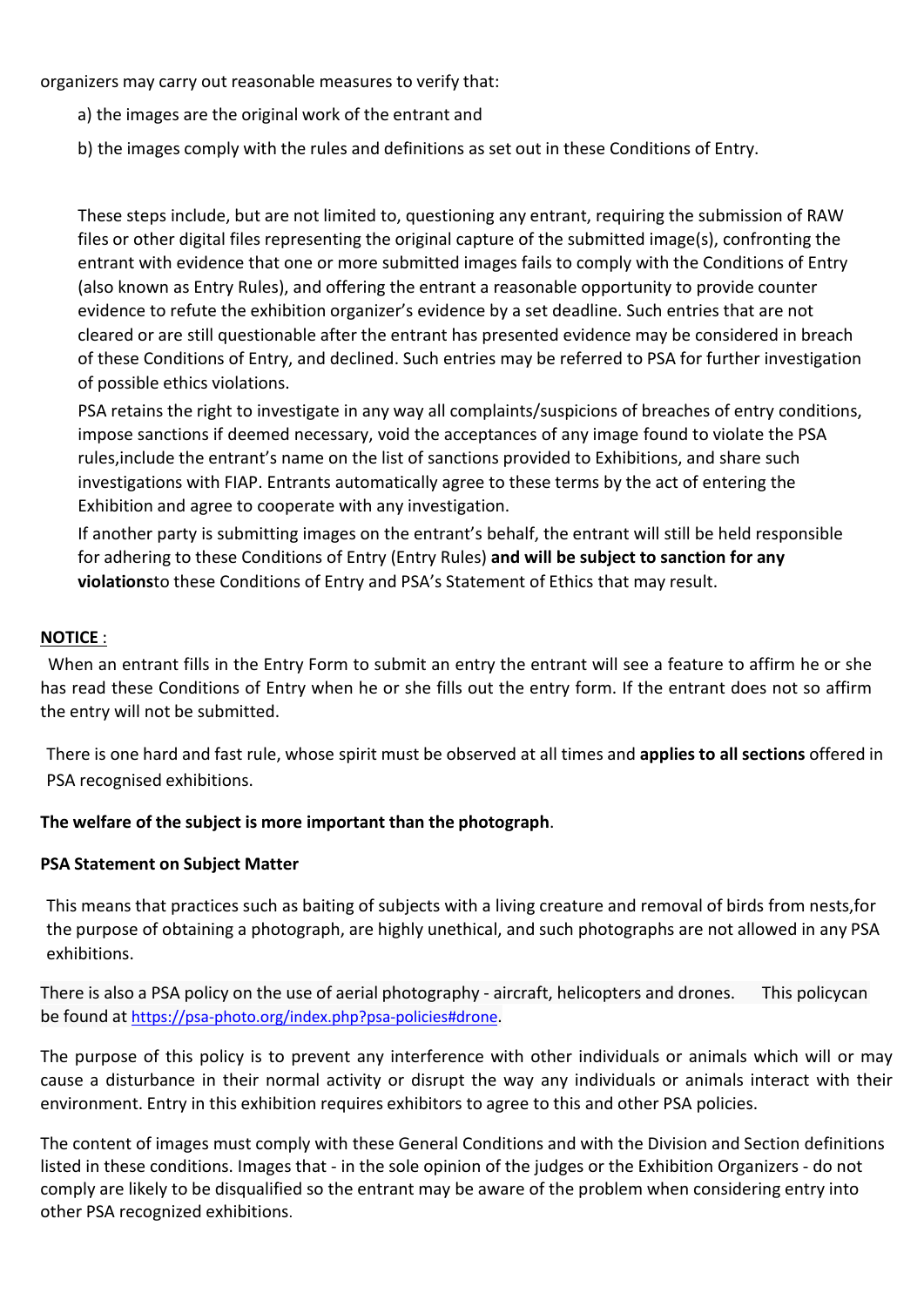#### **PSA Monochrome Definition :**

An image is considered to be Monochrome only if it gives the impression of having no color (i.e. containsonly shades of grey which can include pure black and pure white) OR it gives the impression of being a greyscale image that has been toned in one color across the entire image. (For example by Sepia, red, gold, etc.) A greyscale or multi-colored image modified or giving the impression of having been modified by partial toning, multi-toning or by the inclusion of spot coloring does not meet the definitionof monochrome and shall be classified as a Color Work.

**Greyscale Monochrome** images may be entered for Nature, Photojournalism and Photo Travel but **toned images are not permitted for these divisions**.

Monochrome images may be entered in PID Colorsections but will only be eligible towards PID Color StarRatings if accepted.